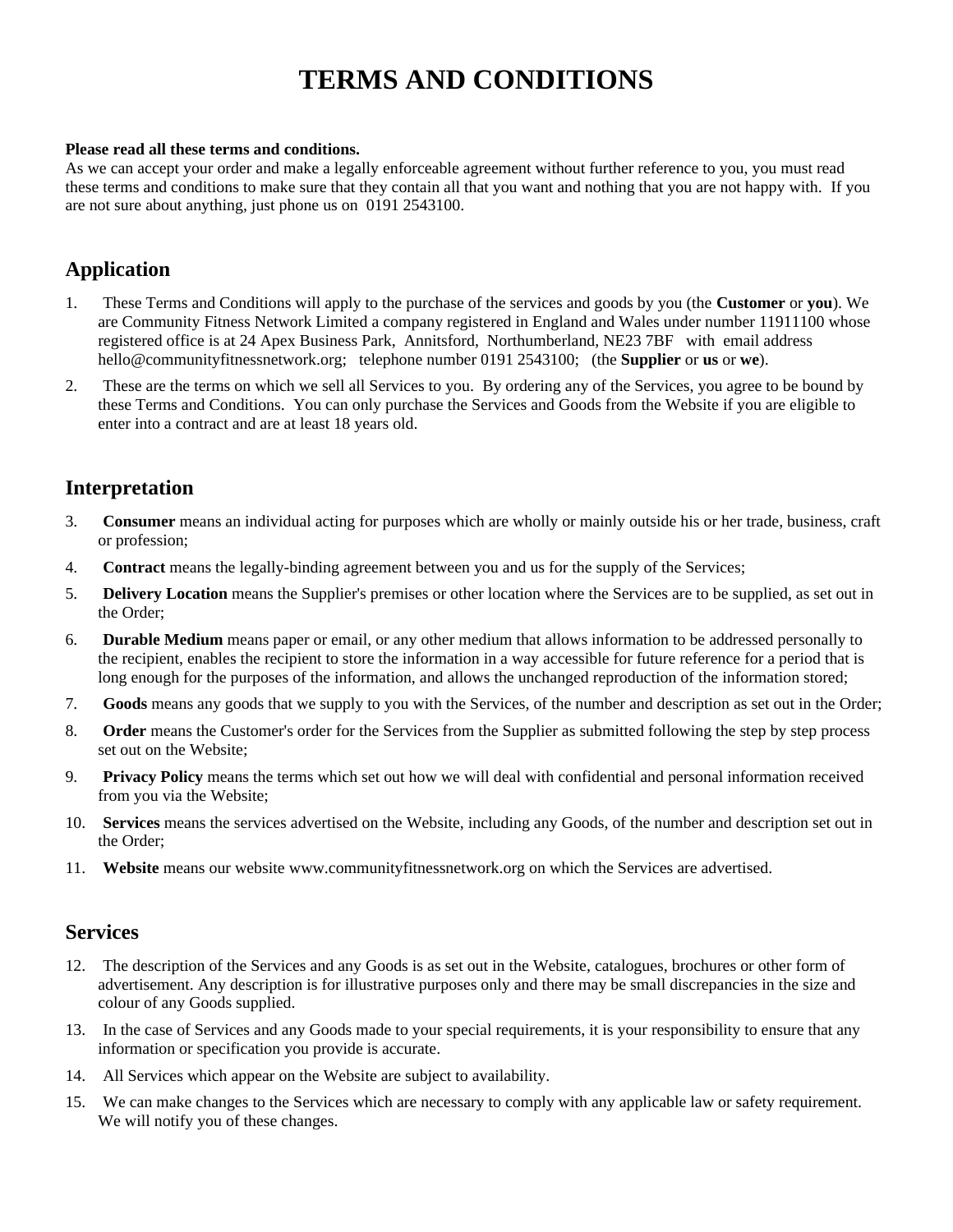### **Customer responsibilities**

- 16. You must co-operate with us in all matters relating to the Services, provide us and our authorised employees and representatives with access to any premises under your control as required, provide us with all information required to perform the Services and obtain any necessary licences and consents (unless otherwise agreed).
- 17. Failure to comply with the above is a Customer default which entitles us to suspend performance of the Services until you remedy it or if you fail to remedy it following our request, we can terminate the Contract with immediate effect on written notice to you.

# **Personal information**

- 18. We retain and use all information strictly under the Privacy Policy.
- 19. We may contact you by using e-mail or other electronic communication methods and by pre-paid post and you expressly agree to this.

# **Basis of Sale**

- 20. The description of the Services and any Goods in our website does not constitute a contractual offer to sell the Services or Goods. When an Order has been submitted on the Website, we can reject it for any reason, although we will try to tell you the reason without delay.
- 21. The Order process is set out on the Website. Each step allows you to check and amend any errors before submitting the Order. It is your responsibility to check that you have used the ordering process correctly.
- 22. A Contract will be formed for the Services ordered only when you receive an email from us confirming the Order ( **Order Confirmation**). You must ensure that the Order Confirmation is complete and accurate and inform us immediately of any errors. We are not responsible for any inaccuracies in the Order placed by you. By placing an Order you agree to us giving you confirmation of the Contract by means of an email with all information in it (ie the Order Confirmation). You will receive the Order Confirmation within a reasonable time after making the Contract, but in any event not later than the delivery of any Goods supplied under the Contract, and before performance begins of any of the Services.
- 23. Any quotation or estimate of Fees (as defined below) is valid for a maximum period of 7 days from its date, unless we expressly withdraw it at an earlier time.
- 24. No variation of the Contract, whether about description of the Services, Fees or otherwise, can be made after it has been entered into unless the variation is agreed by the Customer and the Supplier in writing.
- 25. We intend that these Terms and Conditions apply only to a Contract entered into by you as a Consumer. If this is not the case, you must tell us, so that we can provide you with a different contract with terms which are more appropriate for you and which might, in some respects, be better for you, eg by giving you rights as a business.

# **Fees and Payment**

- 26. The fees (**Fees**) for the Services, the price of any Goods (if not included in the Fees) and any additional delivery or other charges is that set out on the Website at the date we accept the Order or such other price as we may agree in writing. Prices for Services may be calculated on a fixed price or on a standard daily rate basis.
- 27. Fees and charges include VAT at the rate applicable at the time of the Order.
- 28. You must pay by submitting your credit or debit card details with your Order and we can take payment immediately or otherwise before delivery of the Services.

# **Delivery**

29. We will deliver the Services, including any Goods, to the Delivery Location by the time or within the agreed period or, failing any agreement: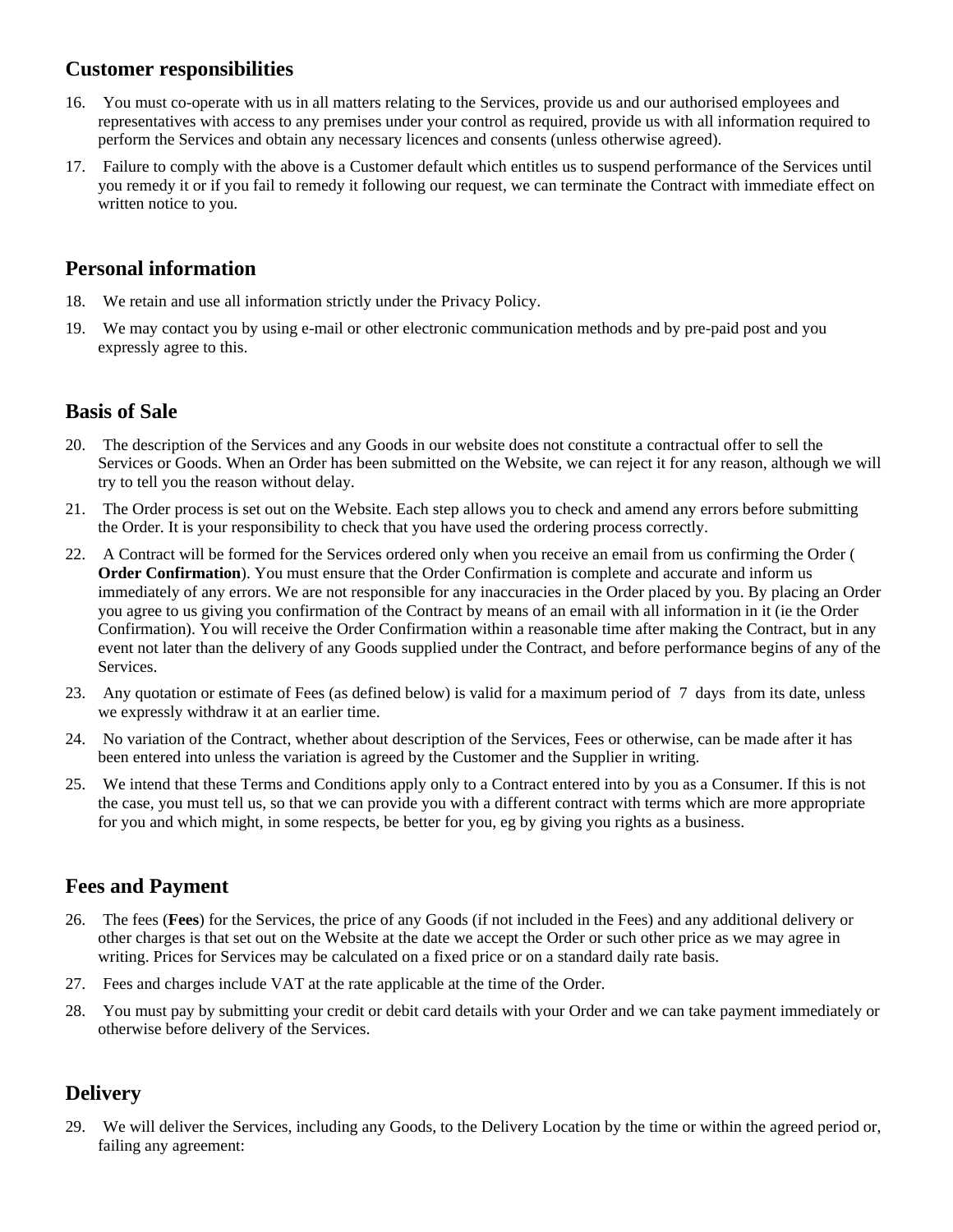- a. in the case of Services, within a reasonable time; and
- b. in the case of Goods, without undue delay and, in any event, not more than 30 days after the day on which the Contract is entered into.
- 30. In any case, regardless of events beyond our control, if we do not deliver the Services on time, you can require us to reduce the Fees or charges by an appropriate amount (including the right to receive a refund for anything already paid above the reduced amount). The amount of the reduction can, where appropriate, be up to the full amount of the Fees or charges.
- 31. In any case, regardless of events beyond our control, if we do not deliver the Goods on time, you can (in addition to any other remedies) treat the Contract at an end if:
	- a. we have refused to deliver the Goods, or if delivery on time is essential taking into account all the relevant circumstances at the time the Contract was made, or you said to us before the Contract was made that delivery on time was essential; or
	- b. after we have failed to deliver on time, you have specified a later period which is appropriate to the circumstances and we have not delivered within that period.
- 32. If you treat the Contract at an end, we will (in addition to other remedies) promptly return all payments made under the Contract.
- 33. If you were entitled to treat the Contract at an end, but do not do so, you are not prevented from cancelling the Order for any Goods or rejecting Goods that have been delivered and, if you do this, we will (in addition to other remedies) without delay return all payments made under the Contract for any such cancelled or rejected Goods. If the Goods have been delivered, you must return them to us or allow us to collect them from you and we will pay the costs of this.
- 34. If any Goods form a commercial unit (a unit is a commercial unit if division of the unit would materially impair the value of the goods or the character of the unit) you cannot cancel or reject the Order for some of those Goods without also cancelling or rejecting the Order for the rest of them.
- 35. We do not generally deliver to addresses outside England and Wales, Scotland, Northern Ireland, the Isle of Man and Channels Islands. If, however, we accept an Order for delivery outside that area, you may need to pay import duties or other taxes, as we will not pay them.
- 36. You agree we may deliver the Goods in instalments if we suffer a shortage of stock or other genuine and fair reason, subject to the above provisions and provided you are not liable for extra charges.
- 37. If you or your nominee fail, through no fault of ours, to take delivery of the Services at the Delivery Location, we may charge the reasonable costs of storing and redelivering them.
- 38. The Goods will become your responsibility from the completion of delivery or Customer collection. You must, if reasonably practicable, examine the Goods before accepting them.

# **Risk and Title**

- 39. Risk of damage to, or loss of, any Goods will pass to you when the Goods are delivered to you.
- 40. You do not own the Goods until we have received payment in full. If full payment is overdue or a step occurs towards your bankruptcy, we can choose, by notice to cancel any delivery and end any right to use the Goods still owned by you, in which case you must return them or allow us to collect them.

# **Withdrawal and cancellation**

- 41. You can withdraw the Order by telling us before the Contract is made, if you simply wish to change your mind and without giving us a reason, and without incurring any liability.
- 42. This is a **distance contract** (as defined below) which has the cancellation rights (**Cancellation Rights**) set out below. These Cancellation Rights, however, do not apply, to a contract for the following goods and services (with no others) in the following circumstances:
	- a. accommodation, transport of goods, vehicle rental services, catering or services related to leisure activities, if the contract provides for a specific date or period of performance;
	- b. goods that are made to your specifications or are clearly personalised;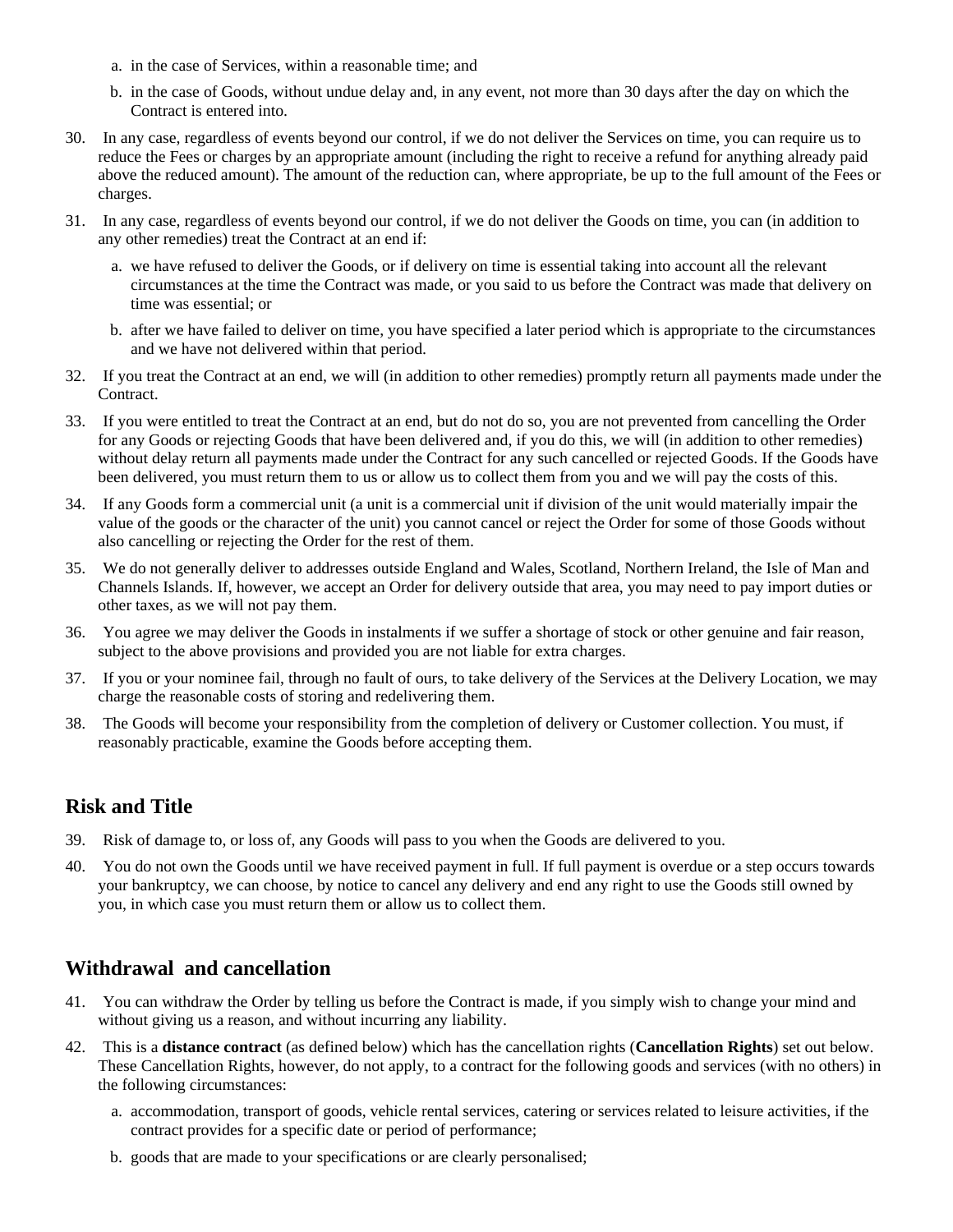c. goods which are liable to deteriorate or expire rapidly.

#### *Right to cancel*

- 43. Subject as stated in these Terms and Conditions, you can cancel this contract within 14 days without giving any reason.
- 44. The cancellation period will expire after 14 days from the day on which you acquire, or a third party, other than the carrier, indicated by you, acquires physical possession of the last of the Goods. In a contract for the supply of services only (without goods), the cancellation period will expire 14 days from the day the Contract was entered into. In a contract for the supply of goods over time (ie subscriptions), the right to cancel will be 14 days after the first delivery.
- 45. To exercise the right to cancel, you must inform us of your decision to cancel this Contract by a clear statement setting out your decision (eg a letter sent by post, fax or email). You can use the attached model cancellation form, but it is not obligatory. In any event, you must be able to show clear evidence of when the cancellation was made, so you may decide to use the model cancellation form.
- 46. You can also electronically fill in and submit the model cancellation form or any other clear statement of the Customer's decision to cancel the Contract on our website www.communityfitnessnetwork.org . If you use this option, we will communicate to you an acknowledgement of receipt of such a cancellation in a Durable Medium (eg by email) without delay.
- 47. To meet the cancellation deadline, it is sufficient for you to send your communication concerning your exercise of the right to cancel before the cancellation period has expired.

#### *Commencement of Services in the cancellation period*

48. We must not begin the supply of a service (being part of the Services) before the end of the cancellation period unless you have made an express request for the service.

#### *Effects of cancellation in the cancellation period*

49. Except as set out below, if you cancel this Contract, we will reimburse to you all payments received from you, including the costs of delivery (except for the supplementary costs arising if you chose a type of delivery other than the least expensive type of standard delivery offered by us).

#### *Payment for Services commenced during the cancellation period*

50. Where a service is supplied (being part of the Service) before the end of the cancellation period in response to your express request to do so, you must pay an amount for the supply of the service for the period for which it is supplied, ending with the time when we are informed of your decision to cancel the Contract. This amount is in proportion to what has been supplied in comparison with the full coverage of the Contract. This amount is to be calculated on the basis of the total price agreed in the Contract or, if the total price were to be excessive, on the basis of the market value of the service that has been supplied, calculated by comparing prices for equivalent services supplied by other traders. You will bear no cost for supply of that service, in full or in part, in this cancellation period if that service is not supplied in response to such a request.

#### *Deduction for Goods supplied*

51. We may make a deduction from the reimbursement for loss in value of any Goods supplied, if the loss is the result of unnecessary handling by you (ie handling the Goods beyond what is necessary to establish the nature, characteristics and functioning of the Goods: eg it goes beyond the sort of handling that might be reasonably allowed in a shop). This is because you are liable for that loss and, if that deduction is not made, you must pay us the amount of that loss.

#### *Timing of reimbursement*

- 52. If we have not offered to collect the Goods, we will make the reimbursement without undue delay, and not later than:
	- a. 14 days after the day we receive back from you any Goods supplied, or
	- b. (if earlier) 14 days after the day you provide evidence that you have sent back the Goods.
- 53. If we have offered to collect the Goods or if no Goods were supplied or to be supplied (ie it is a contract for the supply of services only), we will make the reimbursement without undue delay, and not later than 14 days after the day on which we are informed about your decision to cancel this Contract.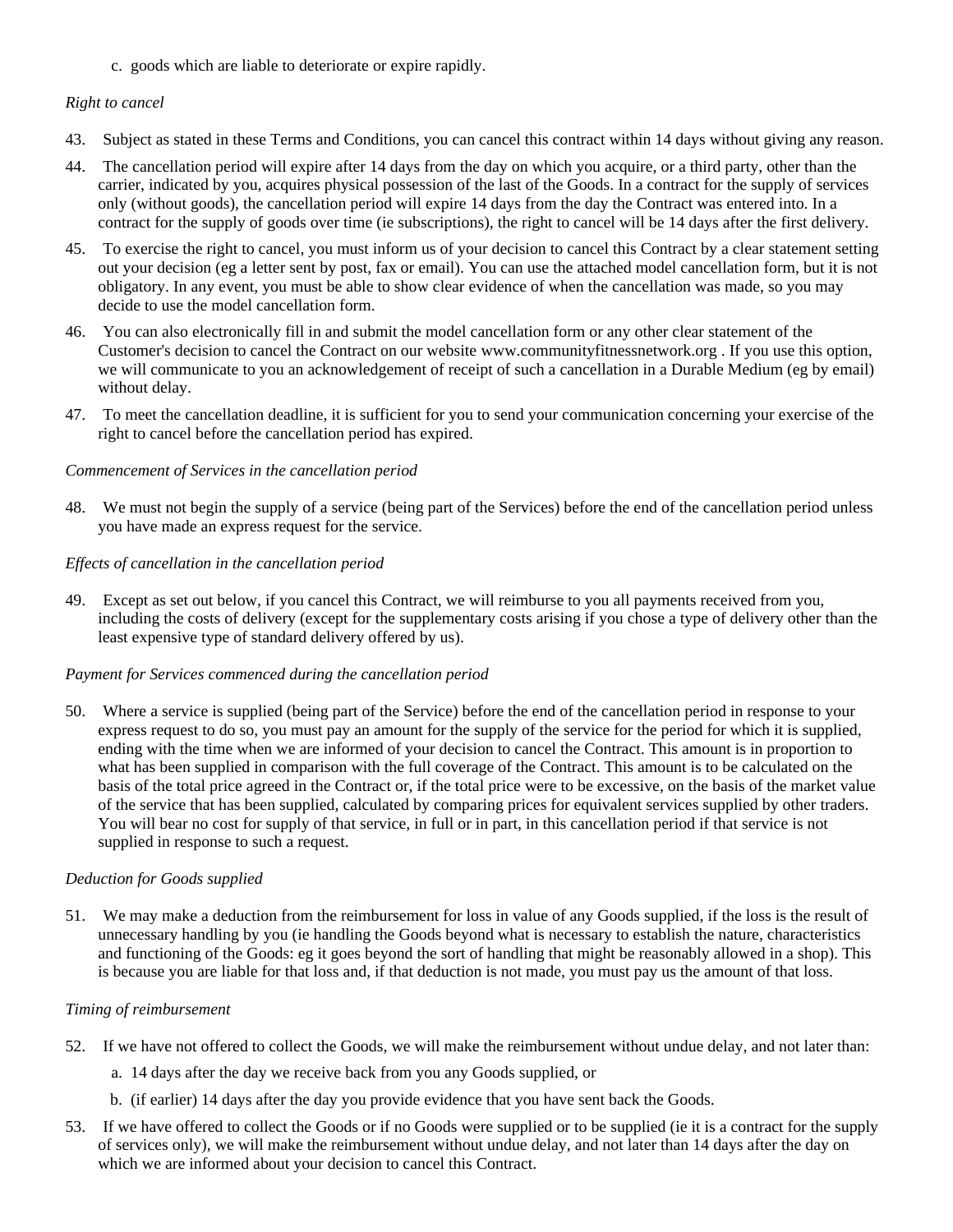54. We will make the reimbursement using the same means of payment as you used for the initial transaction, unless you have expressly agreed otherwise; in any event, you will not incur any fees as a result of the reimbursement.

*Returning Goods*

- 55. If you have received Goods in connection with the Contract which you have cancelled, you must send back the Goods or hand them over to us at 24 Apex Business Park, Annitsford, Northumberland, NE23 7BF without delay and in any event not later than 14 days from the day on which you communicate to us your cancellation of this Contract. The deadline is met if you send back the Goods before the period of 14 days has expired. You agree that you will have to bear the cost of returning the Goods.
- 56. For the purposes of these Cancellation Rights, these words have the following meanings:
	- a. **distance contract** means a contract concluded between a trader and a consumer under an organised distance sales or service-provision scheme without the simultaneous physical presence of the trader and the consumer, with the exclusive use of one or more means of distance communication up to and including the time at which the contract is concluded;
	- b. **sales contract** means a contract under which a trader transfers or agrees to transfer the ownership of goods to a consumer and the consumer pays or agrees to pay the price, including any contract that has both goods and services as its object.

# **Conformity**

- 57. We have a legal duty to supply the Goods in conformity with the Contract, and will not have conformed if it does not meet the following obligation.
- 58. Upon delivery, the Goods will:
	- a. be of satisfactory quality;
	- b. be reasonably fit for any particular purpose for which you buy the Goods which, before the Contract is made, you made known to us (unless you do not actually rely, or it is unreasonable for you to rely, on our skill and judgment) and be fit for any purpose held out by us or set out in the Contract; and
	- c. conform to their description.
- 59. It is not a failure to conform if the failure has its origin in your materials.
- 60. We will supply the Services with reasonable skill and care.
- 61. We will provide the following after-sales service: Upon purchasing any training course, you will then begin a process of enrolment with Active IQ. Once this is complete, you will be given joining instructions to enrol for e learning with Active IQ and NetFit online education plaform. .
- 62. In relation to the Services, anything we say or write to you, or anything someone else says or writes to you on our behalf, about us or about the Services, is a term of the Contract (which we must comply with) if you take it into account when deciding to enter this Contract, or when making any decision about the Services after entering into this Contract. Anything you take into account is subject to anything that qualified it and was said or written to you by us or on behalf of us on the same occasion, and any change to it that has been expressly agreed between us (before entering this Contract or later).

### **Duration, termination and suspension**

- 63. The Contract continues as long as it takes us to perform the Services.
- 64. Either you or we may terminate the Contract or suspend the Services at any time by a written notice of termination or suspension to the other if that other:
	- a. commits a serious breach, or series of breaches resulting in a serious breach, of the Contract and the breach either cannot be fixed or is not fixed within 30 days of the written notice; or
	- b. is subject to any step towards its bankruptcy or liquidation.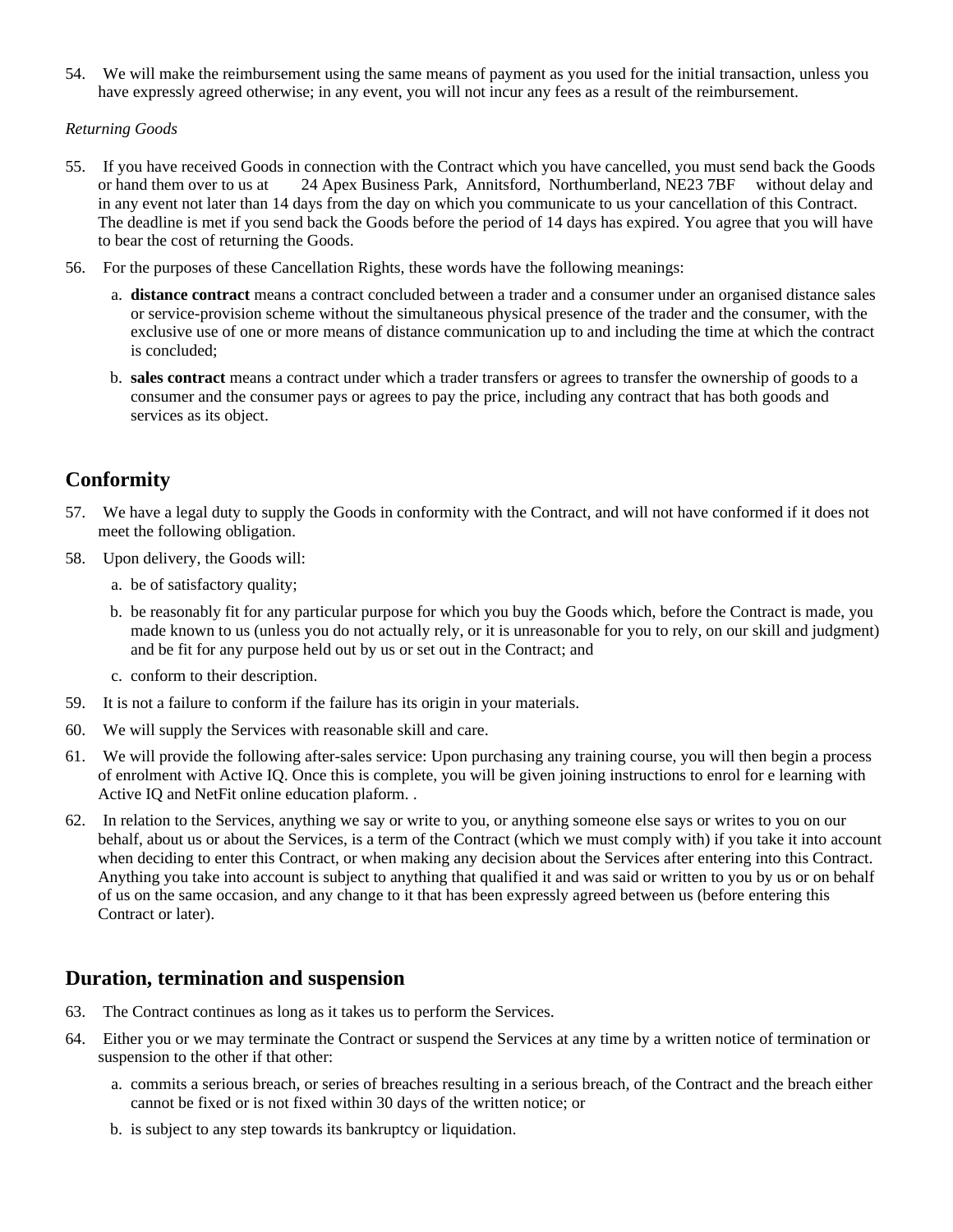65. On termination of the Contract for any reason, any of our respective remaining rights and liabilities will not be affected.

### **Successors and our sub-contractors**

66. Either party can transfer the benefit of this Contract to someone else, and will remain liable to the other for its obligations under the Contract. The Supplier will be liable for the acts of any sub-contractors who it chooses to help perform its duties.

### **Circumstances beyond the control of either party**

- 67. In the event of any failure by a party because of something beyond its reasonable control:
	- a. the party will advise the other party as soon as reasonably practicable; and
	- b. the party's obligations will be suspended so far as is reasonable, provided that that party will act reasonably, and the party will not be liable for any failure which it could not reasonably avoid, but this will not affect the Customer's above rights relating to delivery (and the right to cancel below).

### **Privacy**

- 68. Your privacy is critical to us. We respect your privacy and comply with the General Data Protection Regulation with regard to your personal information.
- 69. These Terms and Conditions should be read alongside, and are in addition to our policies, including our privacy policy (https://www.communityfitnessnetwork.org/copy-of-terms-of-use) and cookies policy (https://www. communityfitnessnetwork.org/copy-of-terms-of-use).
- 70. For the purposes of these Terms and Conditions:
	- a. 'Data Protection Laws' means any applicable law relating to the processing of Personal Data, including, but not limited to the Directive 95/46/EC (Data Protection Directive) or the GDPR.
	- b. 'GDPR' means the General Data Protection Regulation (EU) 2016/679.
	- c. 'Data Controller', 'Personal Data' and 'Processing' shall have the same meaning as in the GDPR.
- 71. We are a Data Controller of the Personal Data we Process in providing the Services and Goods to you.
- 72. Where you supply Personal Data to us so we can provide Services and Goods to you, and we Process that Personal Data in the course of providing the Services and Goods to you, we will comply with our obligations imposed by the Data Protection Laws:
	- a. before or at the time of collecting Personal Data, we will identify the purposes for which information is being collected;
	- b. we will only Process Personal Data for the purposes identified;
	- c. we will respect your rights in relation to your Personal Data; and
	- d. we will implement technical and organisational measures to ensure your Personal Data is secure.
- 73. For any enquiries or complaints regarding data privacy, you can e-mail: claire@communityfitnessnetwork.org.

# **Excluding liability**

74. The Supplier does not exclude liability for: (i) any fraudulent act or omission; or (ii) death or personal injury caused by negligence or breach of the Supplier's other legal obligations. Subject to this, we are not liable for (i) loss which was not reasonably foreseeable to both parties at the time when the Contract was made, or (ii) loss (eg loss of profit) to your business, trade, craft or profession which would not be suffered by a Consumer - because we believe you are not buying the Services and Goods wholly or mainly for your business, trade, craft or profession.